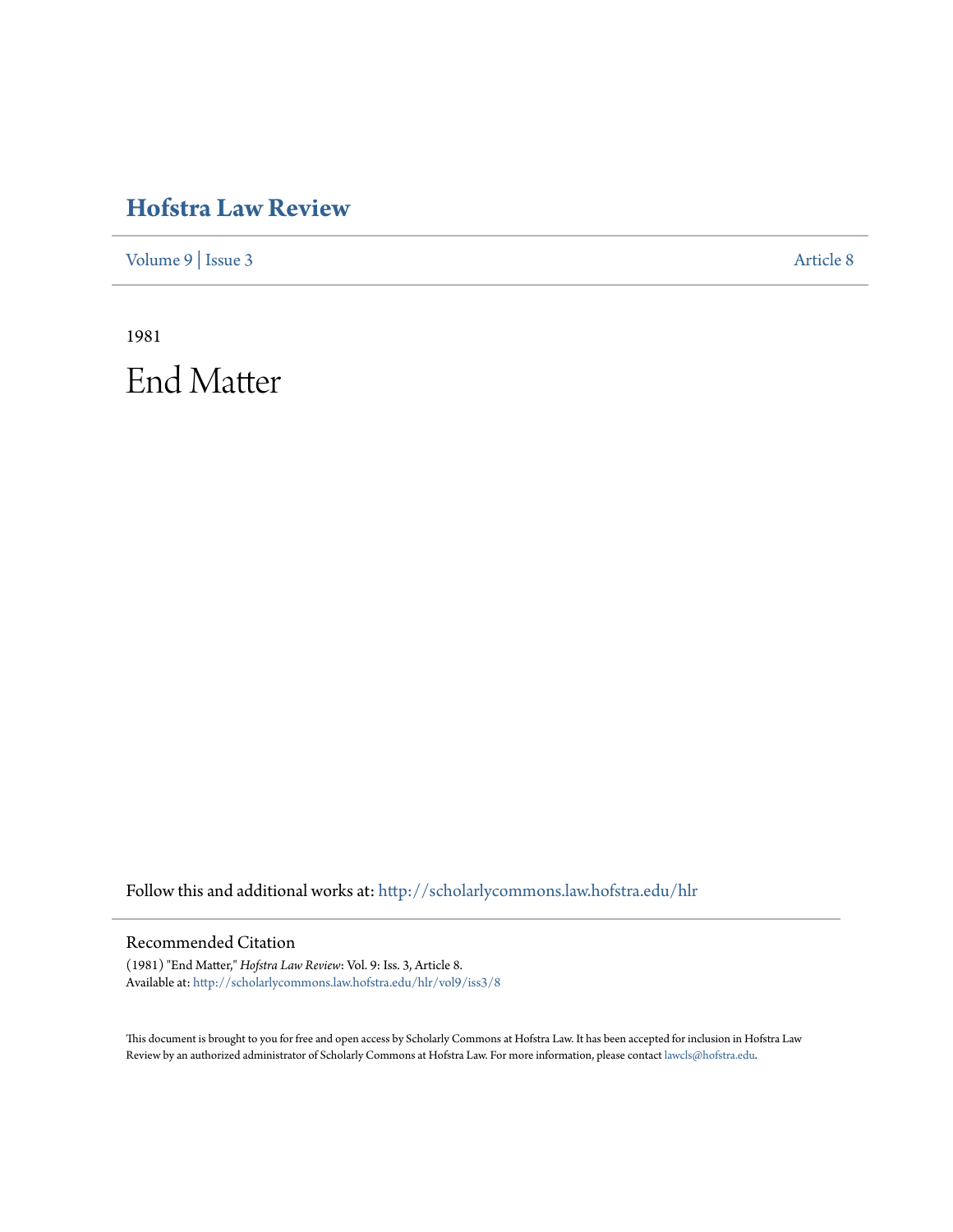et al.: End Matter<br>  $H$ ofstra law review. K8.045

**Printers of Hofstra Law Review** 



#### UNITED PRINTING SERVICES, INC.

267 CHAPEL STREET . NEW HAVEN, CONN. 06513

Review Law Hofstra